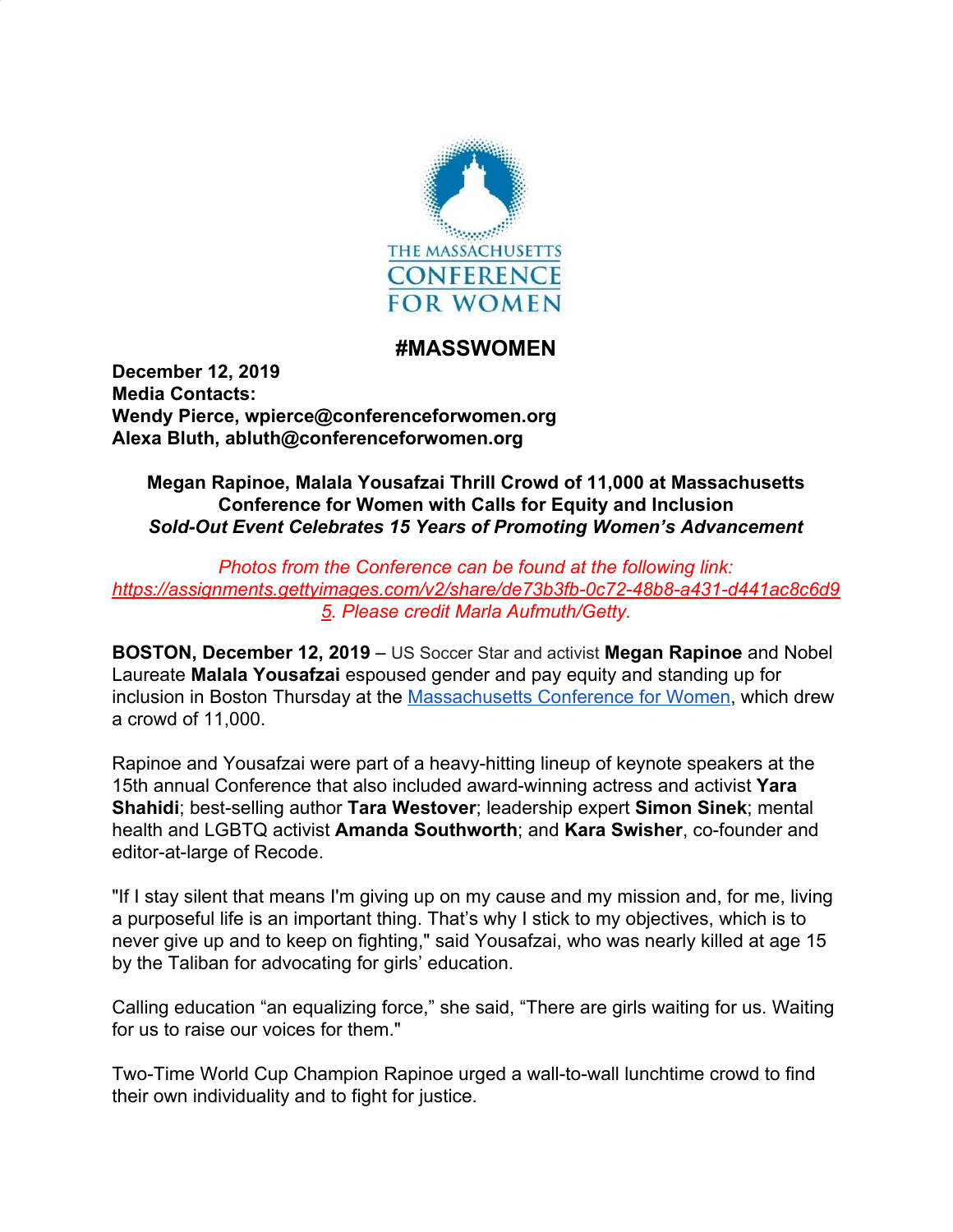Rapinoe, one of the world's most popular athletes and an activist for pay equity and gender equality, spoke on a variety of issues from politics to the signature, arms-outstretched pose she often strikes after scoring a goal or winning a game. "It's totally a clapback to any detractors but it's also a welcome to everyone else," she said.

Rapinoe, who was named *Sports Illustrated*'s Sportsperson of the Year in its December issue published this week, said women must band together to build a more inclusive society, particularly the political system.

"The system wasn't designed for us. It's never going to allow us in. It's never going to fit us. We are never going to be enough. So let's just build our own," Rapinoe said to thunderous applause.

The full day of networking and inspiration also included breakout sessions and roundtables on topics including work-life balance, social media and small business, and author signings.

Although the main day of the Conference sold out months ago, roughly 1,000 more watched a new livestream of keynote speakers and certain breakout sessions online as they happened Thursday.

Also, on Wednesday, preceding the main event, the Conference attracted some 7,000 people to a special Opening Night event and Workplace Summit designed to promote effective partnerships and advance equity within workplaces.

The events included messages from keynote speakers **Brené Brown**, a researcher, storyteller and TED speaker; **Wade Davis**, former NFL Player and educator on gender, race and orientation equality; theSkimm cofounders **Danielle Weisberg** and **Carly Zakin;** and **Cy Wakeman**, president and founder of Reality-Based Leadership and best-selling author.

The Massachusetts Conference for Women provides connection, motivation, networking, inspiration and skill building for thousands of women each year and is the nation's largest event of its kind. Dozens of expert speakers lead workshops and seminars on the issues that matter most to women, including personal finance, business and entrepreneurship, health, work/life balance and more.

The Massachusetts Conference for Women is part of the [Conferences for Women](https://www.conferencesforwomen.org/), the largest network of women's conferences in the United States. Its annual conferences (held in Austin, Boston, Philadelphia and Silicon Valley) attract more than 50,000 people a year to advance equality for women in the workplace and beyond. Thousands more tune in via Livestream. Each year, the conferences and related events attract from some of the world's most trailblazing women: from Nobel Laureates, Pulitzer Prize and Academy Award-winners to international sports stars and CEOs. The network provides year-round support to its longstanding community of professionals through articles